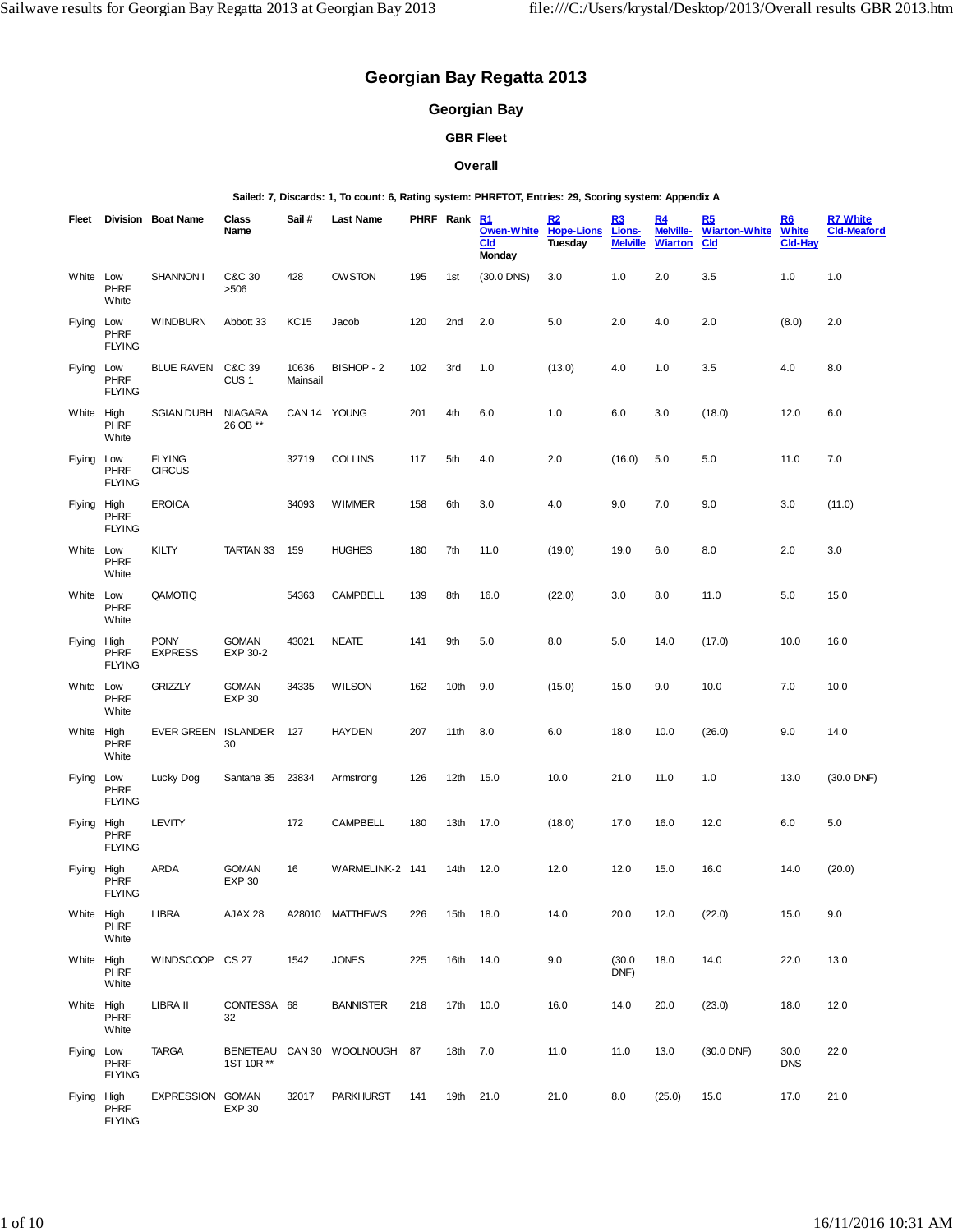| White High | <b>PHRF</b><br><b>FLYING</b>         | Contrary<br>Wind              |                                      | 24          |                  | 165 | 20th | (25.0)                 | 25.0       | 7.0                | 22.0           | 13.0         | 20.0               | 18.0     |
|------------|--------------------------------------|-------------------------------|--------------------------------------|-------------|------------------|-----|------|------------------------|------------|--------------------|----------------|--------------|--------------------|----------|
| Flying     | Low<br><b>PHRF</b><br><b>FLYING</b>  | <b>BUSH</b><br><b>WHACKER</b> | <b>SOVEREL</b><br>33-2 IB            | 26          | <b>REE</b>       | 78  | 21st | (24.0)                 | 20.0       | 24.0               | 19.0           | 6.0          | 19.0               | 23.0     |
| Flying     | High<br><b>PHRF</b><br><b>FLYING</b> | Rum Runner                    | Hughes 38                            | 267         | Murphy           | 147 | 22nd | 20.0                   | 24.0       | 10.0               | (30.0)<br>DNF) | 20.0         | 21.0               | 17.0     |
| White High | <b>PHRF</b><br>White                 | <b>ANERCA</b>                 |                                      | none        | <b>FISCH</b>     | 232 | 23rd | 23.0                   | 23.0       | 22.0               | 23.0           | 19.0         | (26.0)             | 4.0      |
| White      | Low<br><b>PHRF</b><br>White          | THE PERK                      |                                      | 64012       | <b>ROBERTSON</b> | 114 | 24th | (26.0)                 | 26.0       | 13.0               | 17.0           | 24.0         | 16.0               | 24.0     |
| White Low  | <b>PHRF</b><br>White                 | PEDLERA                       |                                      | 15          | <b>BODDY</b>     | 196 | 25th | 22.0                   | 17.0       | (30.0)<br>DNS)     | 24.0           | 7.0          | 23.0               | 30.0 DNS |
| Flying Low | <b>PHRF</b><br><b>FLYING</b>         | Elusive                       | J120                                 | 50306       | Estill           | 36  | 26th | 19.0                   | 7.0        | 23.0               | 21.0           | $(30.0$ DNF) | 30.0<br><b>DNS</b> | 30.0 DNS |
| White      | Low<br><b>PHRF</b><br>White          | NINTH WAVE                    | <b>CATALINA</b><br>$320 - 1/2$<br>WK | 676         | COLE             | 183 | 27th | 27.0                   | (30.0 DNF) | 30.0<br><b>DNF</b> | 26.0           | 21.0         | 24.0               | 19.0     |
| White High | <b>PHRF</b><br>White                 | <b>ARIOGAN</b>                |                                      |             | <b>GRAHAM</b>    | 255 | 28th | 13.0                   | (30.0 DNF) | 30.0<br><b>DNF</b> | 27.0           | 25.0         | 25.0               | 30.0 DNS |
| White      | Low<br><b>PHRF</b><br>White          | <b>SILK</b>                   |                                      | <b>NONE</b> | <b>KERR</b>      | 159 | 29th | $(30.0 \, \text{OCS})$ | 27.0       | 25.0               | 28.0           | 30.0 DNS     | 30.0<br><b>DNS</b> | 30.0 DNS |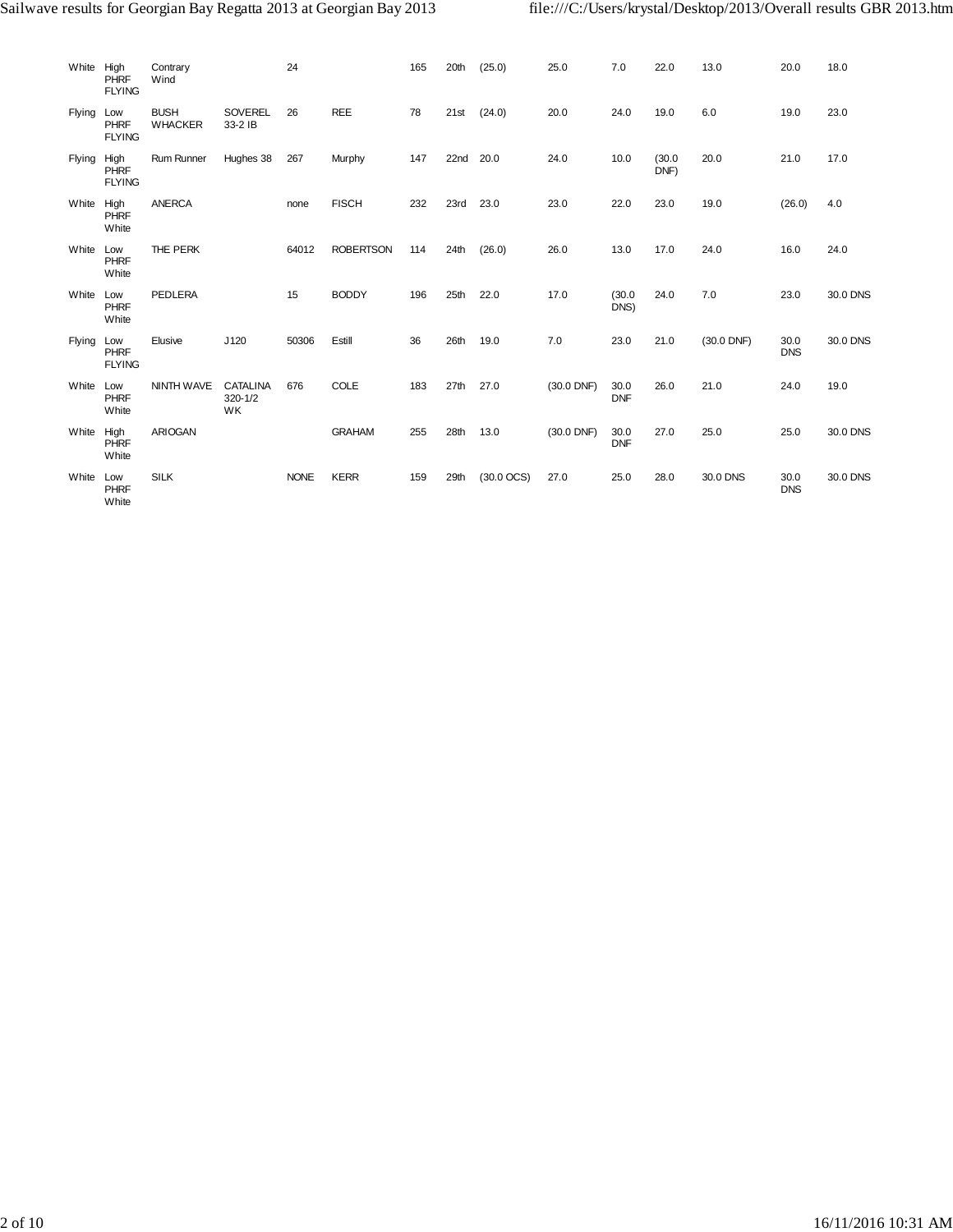# **R1 Owen-White Cld - Monday**

**Start: Start 1, Finishes: Finish time, Time: 09:25:00, Distance: 18.5 nm, Wind dir: Nw, Ave wind: 8 knots Start: Start 2, Finishes: Finish time, Time: 09:35:00, Distance: 18.5 nm, Wind dir: Nw, Ave wind: 8 knots Start: Start 3, Finishes: Finish time, Time: 09:45:00, Distance: 18.5 nm, Wind dir: Nw, Ave wind: 8 knots Start: Start 4, Finishes: Finish time, Time: 09:55:00, Distance: 18.5 nm, Wind dir: Nw, Ave wind: 8 knots**

| Fleet         | <b>Division</b>                | <b>Boat Name</b>     | <b>Class Name</b>            | Sail#                     | <b>Last Name</b>   | <b>PHRF</b> | Rank Start     |          | <b>Finish</b>             | Elapsed    | Corrected |
|---------------|--------------------------------|----------------------|------------------------------|---------------------------|--------------------|-------------|----------------|----------|---------------------------|------------|-----------|
| Flying        | Low PHRF FLYING                | <b>BLUE RAVEN</b>    | C&C 39 CUS 1                 | 10636 Mainsail BISHOP - 2 |                    | 102         | $\mathbf{1}$   | 09:55:00 | 13:58:43 4:03:43          |            | 4:34:13   |
| Flying        | Low PHRF FLYING                | <b>WINDBURN</b>      | Abbott 33                    | <b>KC15</b>               | Jacob              | 120         | $\overline{2}$ | 09:55:00 | 14:09:32 4:14:32          |            | 4:36:30   |
| Flying        | High PHRF FLYING EROICA        |                      |                              | 34093                     | <b>WIMMER</b>      | 158         | 3              |          | 09:35:00 14:09:47 4:34:47 |            | 4:38:13   |
| <b>Flying</b> | Low PHRF FLYING                | <b>FLYING CIRCUS</b> |                              | 32719                     | <b>COLLINS</b>     | 117         | 4              | 09:55:00 | 14:14:34 4:19:34          |            | 4:43:36   |
| Flying        | High PHRF FLYING PONY EXPRESS  |                      | GOMAN EXP 30-2               | 43021                     | <b>NEATE</b>       | 141         | 5              |          | 09:35:00 14:10:08 4:35:08 |            | 4:47:18   |
| White         | <b>High PHRF White</b>         | <b>SGIAN DUBH</b>    | NIAGARA 26 OB **             | <b>CAN 14</b>             | <b>YOUNG</b>       | 201         | 6              | 09:25:00 | 14:31:19 5:06:19          |            | 4:48:01   |
| Flying        | Low PHRF FLYING                | <b>TARGA</b>         | BENETEAU 1ST 10R **          | <b>CAN 30</b>             | <b>WOOLNOUGH</b>   | 87          | 7              | 09:55:00 | 14:05:37 4:10:37          |            | 4:50:38   |
| White         | <b>High PHRF White</b>         | <b>EVER GREEN</b>    | <b>ISLANDER 30</b>           | 127                       | <b>HAYDEN</b>      | 207         | 8              | 09:25:00 | 14:39:31 5:14:31          |            | 4:52:48   |
| White         | Low PHRF White                 | <b>GRIZZLY</b>       | GOMAN EXP 30                 | 34335                     | <b>WILSON</b>      | 162         | 9              | 09:45:00 | 14:36:35 4:51:35          |            | 4:53:08   |
| White         | <b>High PHRF White</b>         | LIBRA II             | CONTESSA 32                  | 68                        | <b>BANNISTER</b>   | 218         | 10             | 09:25:00 | 14:45:39 5:20:39          |            | 4:53:13   |
| White         | Low PHRF White                 | KILTY                | <b>TARTAN 33</b>             | 159                       | <b>HUGHES</b>      | 180         | 11             | 09:45:00 | 14:46:53 5:01:53          |            | 4:54:06   |
| Flying        | High PHRF FLYING ARDA          |                      | GOMAN EXP 30                 | 16                        | <b>WARMELINK-2</b> | 141         | 12             | 09:35:00 | 14:17:39 4:42:39          |            | 4:55:09   |
| White         | <b>High PHRF White</b>         | <b>ARIOGAN</b>       |                              |                           | <b>GRAHAM</b>      | 255         | 13             | 09:25:00 | 15:07:29                  | 5:42:29    | 4:55:32   |
| White         | <b>High PHRF White</b>         | <b>WINDSCOOP</b>     | <b>CS 27</b>                 | 1542                      | <b>JONES</b>       | 225         | 14             |          | 09:25:00 14:53:51 5:28:51 |            | 4:57:21   |
| Flying        | Low PHRF FLYING                | Lucky Dog            | Santana 35                   | 23834                     | Armstrong          | 126         | 15             | 09:55:00 | 14:32:55 4:37:55          |            | 4:58:28   |
| White         | Low PHRF White                 | QAMOTIQ              |                              | 54363                     | <b>CAMPBELL</b>    | 139         | 16             |          | 09:45:00 14:30:33 4:45:33 |            | 4:59:17   |
| Flying        | High PHRF FLYING LEVITY        |                      |                              | 172                       | <b>CAMPBELL</b>    | 180         | 17             | 09:35:00 | 14:43:37 5:08:37          |            | 5:00:39   |
| White         | <b>High PHRF White</b>         | <b>LIBRA</b>         | AJAX 28                      | A28010                    | <b>MATTHEWS</b>    | 226         | 18             |          | 09:25:00 14:59:38 5:34:38 |            | 5:02:06   |
| Flying        | Low PHRF FLYING                | Elusive              | J120                         | 50306                     | Estill             | 36          | 19             | 09:55:00 | 13:48:57 3:53:57          |            | 5:02:57   |
| Flying        | High PHRF FLYING Rum Runner    |                      | Hughes 38                    | 267                       | Murphy             | 147         | 20             |          | 09:35:00 14:28:36 4:53:36 |            | 5:03:14   |
| <b>Flying</b> | High PHRF FLYING EXPRESSION    |                      | GOMAN EXP 30                 | 32017                     | <b>PARKHURST</b>   | 141         | 21             |          | 09:35:00 14:26:17 4:51:17 |            | 5:04:10   |
| White         | Low PHRF White                 | <b>PEDLERA</b>       |                              | 15                        | <b>BODDY</b>       | 196         | 22             |          | 09:45:00 15:06:59 5:21:59 |            | 5:05:17   |
| White         | <b>High PHRF White</b>         | <b>ANERCA</b>        |                              | none                      | <b>FISCH</b>       | 232         | 23             | 09:25:00 | 15:07:29 5:42:29          |            | 5:06:15   |
| Flying        | Low PHRF FLYING                |                      | BUSH WHACKER SOVEREL 33-2 IB | 26                        | <b>REE</b>         | 78          | 24             |          | 09:55:00 14:22:29 4:27:29 |            | 5:16:01   |
| White         | High PHRF FLYING Contrary Wind |                      |                              | 24                        |                    | 165         | 25             |          | 09:35:00 14:51:16 5:16:16 |            | 5:16:16   |
| White         | Low PHRF White                 | THE PERK             |                              | 64012                     | <b>ROBERTSON</b>   | 114         | 26             |          | 09:45:00 14:38:26 4:53:26 |            | 5:22:28   |
| White         | Low PHRF White                 | NINTH WAVE           | CATALINA 320-1/2 WK          | 676                       | <b>COLE</b>        | 183         | 27             |          | 09:45:00 15:24:37 5:39:37 |            | 5:29:09   |
| White         | Low PHRF White                 | <b>SHANNON I</b>     | C&C30>506                    | 428                       | <b>OWSTON</b>      | 195         | 28             | 09:45:00 |                           | <b>DNS</b> |           |
| White         | Low PHRF White                 | <b>SILK</b>          |                              | <b>NONE</b>               | <b>KERR</b>        | 159         | 28             | 09:45:00 |                           | <b>OCS</b> |           |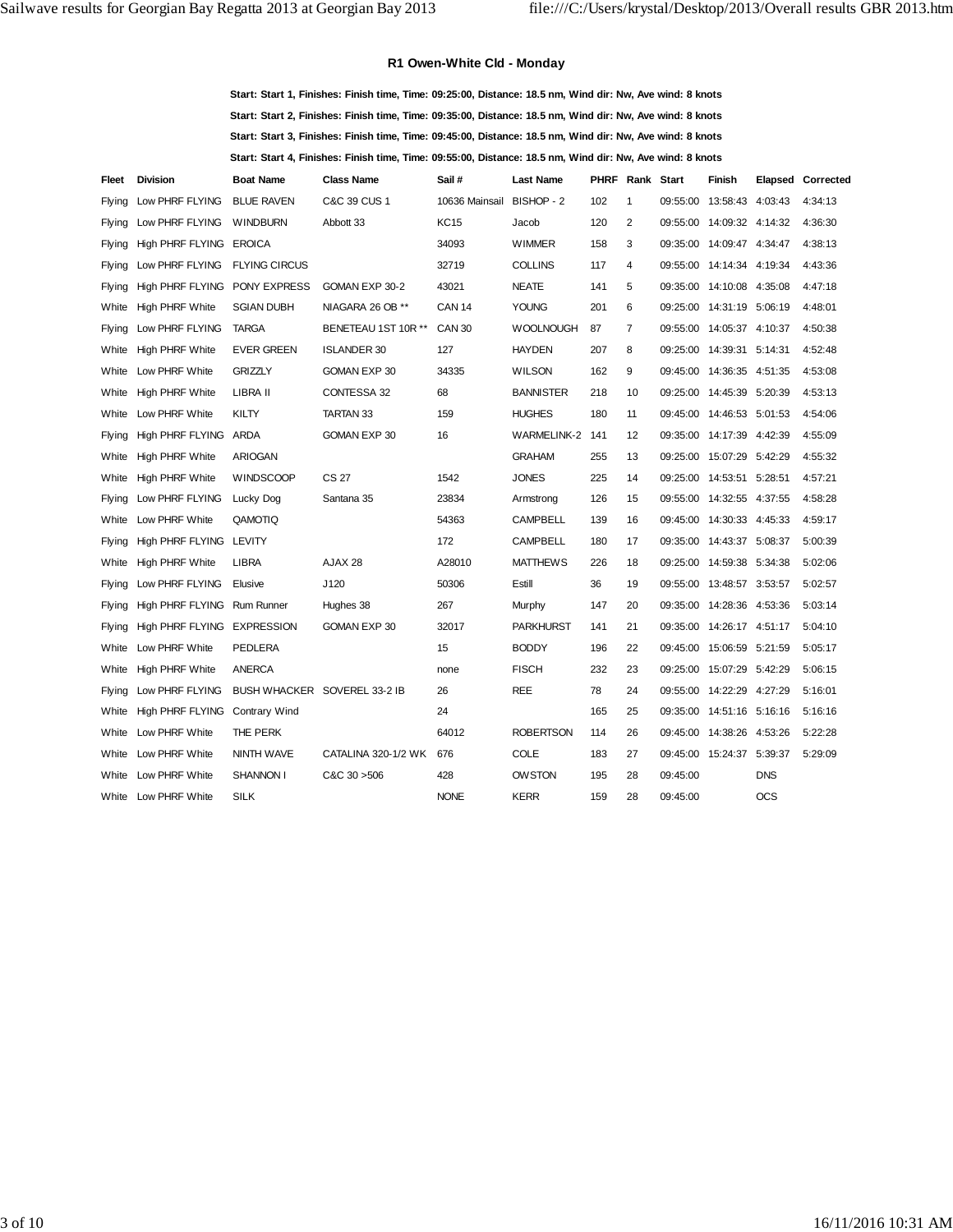#### **R2 Hope-Lions - Tuesday**

**Start: Start 1, Finishes: Finish time, Time: 09:35:00, Wind dir: w, Ave wind: 3.4knots Start: Start 2, Finishes: Finish time, Time: 09:45:00, Wind dir: w, Ave wind: 3.4knots Start: Start 3, Finishes: Finish time, Time: 09:55:00, Wind dir: w, Ave wind: 3.5 knots Start: Start 4, Finishes: Finish time, Time: 10:13:00, Wind dir: w, Ave wind: 3.5 knots**

| Fleet         | <b>Division</b>                | <b>Boat Name</b>     | <b>Class Name</b>            | Sail#                     | <b>Last Name</b> | PHRF | Rank Start     |          | Finish                      |            | Elapsed Corrected |
|---------------|--------------------------------|----------------------|------------------------------|---------------------------|------------------|------|----------------|----------|-----------------------------|------------|-------------------|
| White         | <b>High PHRF White</b>         | <b>SGIAN DUBH</b>    | NIAGARA 26 OB **             | <b>CAN 14</b>             | <b>YOUNG</b>     | 201  | 1              | 09:35:00 | 16:12:02 6:37:02            |            | 6:13:18           |
| <b>Flying</b> | Low PHRF FLYING                | <b>FLYING CIRCUS</b> |                              | 32719                     | <b>COLLINS</b>   | 117  | 2              |          | 10:13:00  15:57:13  5:44:13 |            | 6:16:05           |
| White         | Low PHRF White                 | SHANNON I            | C&C30>506                    | 428                       | <b>OW STON</b>   | 195  | 3              | 09:55:00 | 16:31:09 6:36:09            |            | 6:16:13           |
| Flying        | High PHRF FLYING EROICA        |                      |                              | 34093                     | <b>WIMMER</b>    | 158  | 4              |          | 09:45:00 15:56:52 6:11:52   |            | 6:16:31           |
| Flying        | Low PHRF FLYING                | <b>WINDBURN</b>      | Abbott 33                    | <b>KC15</b>               | Jacob            | 120  | 5              | 10:13:00 | 16:05:32 5:52:32            |            | 6:22:57           |
| White         | <b>High PHRF White</b>         | <b>EVER GREEN</b>    | <b>ISLANDER 30</b>           | 127                       | <b>HAYDEN</b>    | 207  | 6              |          | 09:35:00 16:26:43 6:51:43   |            | 6:23:18           |
| <b>Flying</b> | Low PHRF FLYING                | Elusive              | J120                         | 50306                     | Estill           | 36   | $\overline{7}$ | 10:13:00 | 15:09:58 4:56:58            |            | 6:24:33           |
| Flying        | High PHRF FLYING PONY EXPRESS  |                      | GOMAN EXP 30-2               | 43021                     | <b>NEATE</b>     | 141  | 8              | 09:45:00 | 15:54:30 6:09:30            |            | 6:25:51           |
| White         | <b>High PHRF White</b>         | <b>WINDSCOOP</b>     | CS 27                        | 1542                      | <b>JONES</b>     | 225  | 9              |          | 09:35:00 16:42:16 7:07:16   |            | 6:26:21           |
| Flying        | Low PHRF FLYING                | Lucky Dog            | Santana 35                   | 23834                     | Armstrong        | 126  | 10             |          | 10:13:00  16:13:59  6:00:59 |            | 6:27:41           |
| <b>Flying</b> | Low PHRF FLYING                | <b>TARGA</b>         | BENETEAU 1ST 10R **          | <b>CAN 30</b>             | <b>WOOLNOUGH</b> | 87   | 11             |          | 10:13:00  15:47:52  5:34:52 |            | 6:28:21           |
| <b>Flying</b> | High PHRF FLYING ARDA          |                      | GOMAN EXP 30                 | 16                        | WARMELINK-2 141  |      | 12             |          | 09:45:00 16:02:58 6:17:58   |            | 6:34:41           |
| Flying        | Low PHRF FLYING                | <b>BLUE RAVEN</b>    | C&C 39 CUS 1                 | 10636 Mainsail BISHOP - 2 |                  | 102  | 13             | 10:13:00 | 16:07:01 5:54:01            |            | 6:38:19           |
| White         | <b>High PHRF White</b>         | <b>LIBRA</b>         | AJAX 28                      | A28010                    | <b>MATTHEWS</b>  | 226  | 14             | 09:35:00 | 16:56:42 7:21:42            |            | 6:38:45           |
| White         | Low PHRF White                 | <b>GRIZZLY</b>       | GOMAN EXP 30                 | 34335                     | <b>WILSON</b>    | 162  | 15             | 09:55:00 | 16:32:17 6:37:17            |            | 6:39:24           |
| White         | <b>High PHRF White</b>         | LIBRA II             | CONTESSA 32                  | 68                        | <b>BANNISTER</b> | 218  | 16             | 09:35:00 | 16:55:53 7:20:53            |            | 6:43:10           |
| White         | Low PHRF White                 | <b>PEDLERA</b>       |                              | 15                        | <b>BODDY</b>     | 196  | 17             | 09:55:00 | 17:00:25 7:05:25            |            | 6:43:21           |
| Flying        | High PHRF FLYING LEVITY        |                      |                              | 172                       | <b>CAMPBELL</b>  | 180  | 18             |          | 09:45:00 16:39:18 6:54:18   |            | 6:43:37           |
| White         | Low PHRF White                 | KILTY                | <b>TARTAN 33</b>             | 159                       | <b>HUGHES</b>    | 180  | 19             | 09:55:00 | 16:49:32 6:54:32            |            | 6:43:50           |
| Flying        | Low PHRF FLYING                |                      | BUSH WHACKER SOVEREL 33-2 IB | 26                        | <b>REE</b>       | 78   | 20             |          | 10:13:00  15:55:27  5:42:27 |            | 6:44:36           |
| Flying        | High PHRF FLYING EXPRESSION    |                      | GOMAN EXP 30                 | 32017                     | <b>PARKHURST</b> | 141  | 21             |          | 09:45:00 16:12:54 6:27:54   |            | 6:45:04           |
| White         | Low PHRF White                 | QAMOTIQ              |                              | 54363                     | <b>CAMPBELL</b>  | 139  | 22             | 09:55:00 | 16:28:03 6:33:03            |            | 6:51:58           |
| White         | <b>High PHRF White</b>         | <b>ANERCA</b>        |                              | none                      | <b>FISCH</b>     | 232  | 23             | 09:35:00 | 17:19:40 7:44:40            |            | 6:55:31           |
| Flying        | High PHRF FLYING               | <b>Rum Runner</b>    | Hughes 38                    | 267                       | Murphy           | 147  | 24             |          | 09:45:00 16:28:01 6:43:01   |            | 6:56:15           |
| White         | High PHRF FLYING Contrary Wind |                      |                              | 24                        |                  | 165  | 25             | 09:45:00 | 16:48:51 7:03:51            |            | 7:03:51           |
| White         | Low PHRF White                 | THE PERK             |                              | 64012                     | <b>ROBERTSON</b> | 114  | 26             | 09:55:00 | 16:27:45 6:32:45            |            | 7:11:37           |
| White         | Low PHRF White                 | SILK                 |                              | <b>NONE</b>               | <b>KERR</b>      | 159  | 27             |          | 09:55:00 17:42:41 7:47:41   |            | 7:52:41           |
| White         | Low PHRF White                 | NINTH WAVE           | CATALINA 320-1/2 WK          | 676                       | <b>COLE</b>      | 183  | 28             | 09:55:00 |                             | <b>DNF</b> |                   |
| White         | <b>High PHRF White</b>         | <b>ARIOGAN</b>       |                              |                           | <b>GRAHAM</b>    | 255  | 28             | 09:35:00 |                             | <b>DNF</b> |                   |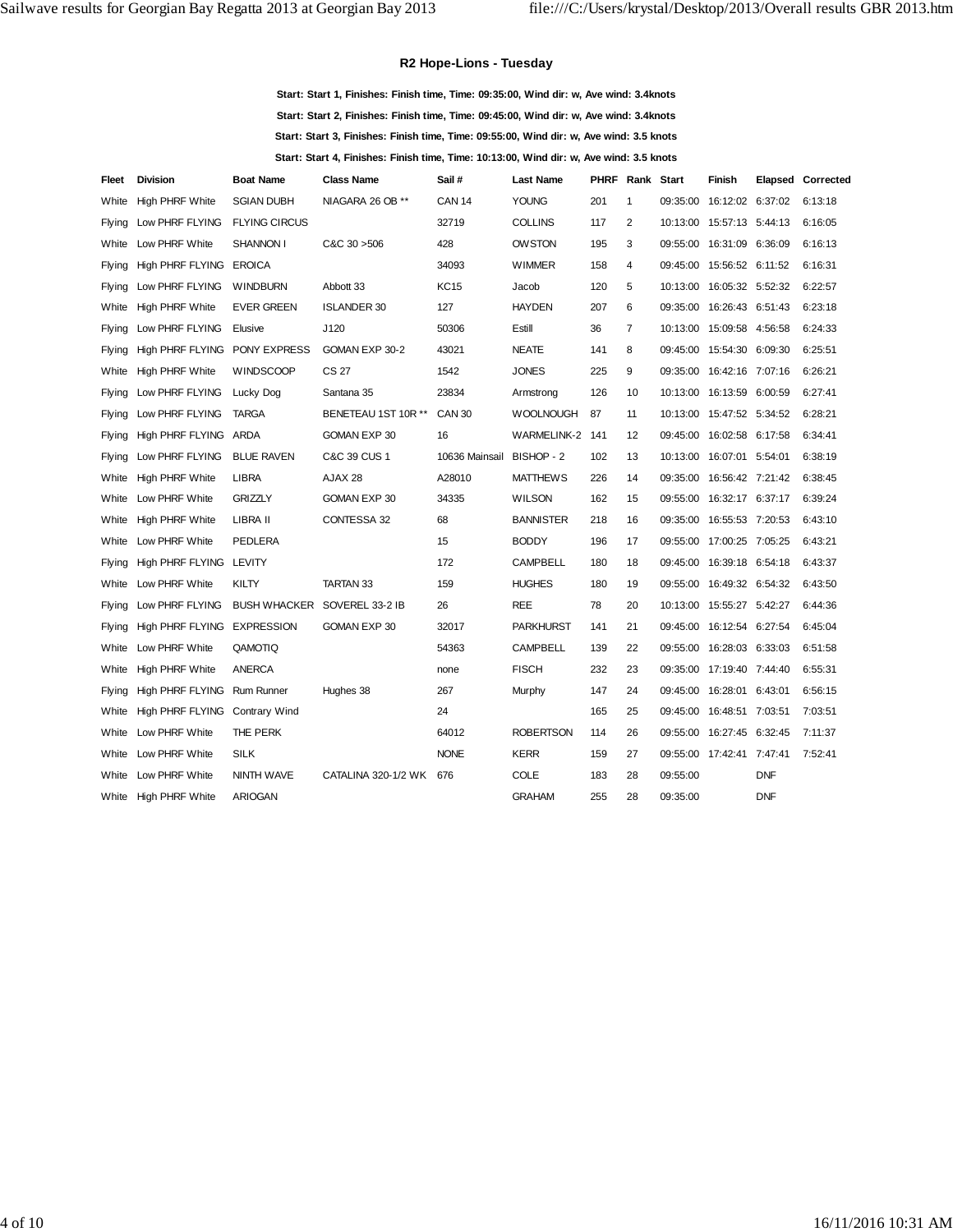#### **R3 Lions-Melville**

**Start: Start 1, Finishes: Finish time, Time: 09:25:00, Distance: 20nm, Wind dir: N, Ave wind: 4.1 Start: Start 2, Finishes: Finish time, Time: 09:35:00, Distance: 20 nm, Wind dir: n, Ave wind: 4.1 Start: Start 3, Finishes: Finish time, Time: 09:45:00, Distance: 20 nm, Wind dir: N, Ave wind: 4.1 Start: Start 4, Finishes: Finish time, Time: 09:55:00, Distance: 20 nm, Wind dir: N, Ave wind: 4.1**

| Fleet         | <b>Division</b>                | <b>Boat Name</b>     | <b>Class Name</b>            | Sail#                     | <b>Last Name</b> | PHRF | Rank Start     |          | Finish                    |            | Elapsed Corrected |
|---------------|--------------------------------|----------------------|------------------------------|---------------------------|------------------|------|----------------|----------|---------------------------|------------|-------------------|
| White         | Low PHRF White                 | <b>SHANNON I</b>     | C&C30>506                    | 428                       | <b>OW STON</b>   | 195  | 1              |          | 09:45:00 15:39:23 5:54:23 |            | 5:36:33           |
| Flying        | Low PHRF FLYING                | <b>WINDBURN</b>      | Abbott 33                    | KC15                      | Jacob            | 120  | 2              |          | 09:55:00 15:09:00 5:14:00 |            | 5:41:06           |
| White         | Low PHRF White                 | QAMOTIQ              |                              | 54363                     | <b>CAMPBELL</b>  | 139  | 3              |          | 09:45:00 15:25:42 5:40:42 |            | 5:57:05           |
| Flying        | Low PHRF FLYING                | <b>BLUE RAVEN</b>    | C&C 39 CUS 1                 | 10636 Mainsail BISHOP - 2 |                  | 102  | 4              |          | 09:55:00 15:12:55 5:17:55 |            | 5:57:42           |
| Flying        | High PHRF FLYING PONY EXPRESS  |                      | GOMAN EXP 30-2               | 43021                     | <b>NEATE</b>     | 141  | 5              |          | 09:35:00 15:19:24 5:44:24 |            | 5:59:38           |
| White         | High PHRF White                | <b>SGIAN DUBH</b>    | NIAGARA 26 OB **             | <b>CAN 14</b>             | <b>YOUNG</b>     | 201  | 6              |          | 09:25:00 15:47:40 6:22:40 |            | 5:59:48           |
| White         | High PHRF FLYING Contrary Wind |                      |                              | 24                        |                  | 165  | $\overline{7}$ |          | 09:35:00 15:35:02 6:00:02 |            | 6:00:02           |
| Flying        | High PHRF FLYING EXPRESSION    |                      | GOMAN EXP 30                 | 32017                     | <b>PARKHURST</b> | 141  | 8              |          | 09:35:00 15:21:03 5:46:03 |            | 6:01:22           |
| Flying        | High PHRF FLYING EROICA        |                      |                              | 34093                     | <b>WIMMER</b>    | 158  | 9              |          | 09:35:00 15:33:35 5:58:35 |            | 6:03:04           |
| Flying        | High PHRF FLYING Rum Runner    |                      | Hughes 38                    | 267                       | Murphy           | 147  | 10             |          | 09:35:00 15:29:55 5:54:55 |            | 6:06:34           |
| Flying        | Low PHRF FLYING                | <b>TARGA</b>         | BENETEAU 1ST 10R **          | <b>CAN 30</b>             | <b>WOOLNOUGH</b> | 87   | 11             |          | 09:55:00 15:11:32 5:16:32 |            | 6:07:05           |
| Flying        | High PHRF FLYING ARDA          |                      | GOMAN EXP 30                 | 16                        | WARMELINK-2 141  |      | 12             |          | 09:35:00 15:29:00 5:54:00 |            | 6:09:40           |
| White         | Low PHRF White                 | THE PERK             |                              | 64012                     | <b>ROBERTSON</b> | 114  | 13             | 09:45:00 | 15:33:39 5:48:39          |            | 6:23:09           |
| White         | <b>High PHRF White</b>         | LIBRA II             | CONTESSA 32                  | 68                        | <b>BANNISTER</b> | 218  | 14             |          | 09:25:00 16:25:24 7:00:24 |            | 6:24:26           |
| White         | Low PHRF White                 | <b>GRIZZLY</b>       | GOMAN EXP 30                 | 34335                     | <b>WILSON</b>    | 162  | 15             | 09:45:00 | 16:08:20 6:23:20          |            | 6:25:22           |
| Flying        | Low PHRF FLYING                | <b>FLYING CIRCUS</b> |                              | 32719                     | <b>COLLINS</b>   | 117  | 16             |          | 09:55:00 15:53:30 5:58:30 |            | 6:31:42           |
| Flying        | High PHRF FLYING LEVITY        |                      |                              | 172                       | <b>CAMPBELL</b>  | 180  | 17             |          | 09:35:00 16:20:06 6:45:06 |            | 6:34:39           |
| White         | <b>High PHRF White</b>         | <b>EVER GREEN</b>    | <b>ISLANDER 30</b>           | 127                       | <b>HAYDEN</b>    | 207  | 18             |          | 09:25:00 16:34:21 7:09:21 |            | 6:39:43           |
| White         | Low PHRF White                 | KILTY                | <b>TARTAN 33</b>             | 159                       | <b>HUGHES</b>    | 180  | 19             |          | 09:45:00 16:35:46 6:50:46 |            | 6:40:10           |
| White         | <b>High PHRF White</b>         | <b>LIBRA</b>         | AJAX <sub>28</sub>           | A28010                    | <b>MATTHEWS</b>  | 226  | 20             |          | 09:25:00 16:49:11 7:24:11 |            | 6:41:00           |
| <b>Flying</b> | Low PHRF FLYING                | Lucky Dog            | Santana 35                   | 23834                     | Armstrong        | 126  | 21             |          | 09:55:00 16:09:28 6:14:28 |            | 6:42:09           |
| White         | High PHRF White                | <b>ANERCA</b>        |                              | none                      | <b>FISCH</b>     | 232  | 22             |          | 09:25:00 17:20:08 7:55:08 |            | 7:04:53           |
| Flying        | Low PHRF FLYING                | Elusive              | J120                         | 50306                     | Estill           | 36   | 23             | 09:55:00 | 15:30:51 5:35:51          |            | 7:14:54           |
| Flying        | Low PHRF FLYING                |                      | BUSH WHACKER SOVEREL 33-2 IB | 26                        | <b>REE</b>       | 78   | 24             |          | 09:55:00 16:05:23 6:10:23 |            | 7:17:36           |
| White         | Low PHRF White                 | <b>SILK</b>          |                              | <b>NONE</b>               | KERR             | 159  | 25             |          | 09:45:00 17:14:28 7:29:28 |            | 7:34:17           |
| White         | <b>High PHRF White</b>         | <b>WINDSCOOP</b>     | CS 27                        | 1542                      | <b>JONES</b>     | 225  | 26             | 10:15:00 |                           | <b>DNF</b> |                   |
| White         | Low PHRF White                 | <b>PEDLERA</b>       |                              | 15                        | <b>BODDY</b>     | 196  | 26             | 10:35:00 |                           | <b>DNS</b> |                   |
| White         | Low PHRF White                 | NINTH WAVE           | CATALINA 320-1/2 WK          | 676                       | <b>COLE</b>      | 183  | 26             | 10:35:00 |                           | <b>DNF</b> |                   |
| White         | <b>High PHRF White</b>         | <b>ARIOGAN</b>       |                              |                           | <b>GRAHAM</b>    | 255  | 26             | 10:15:00 |                           | <b>DNF</b> |                   |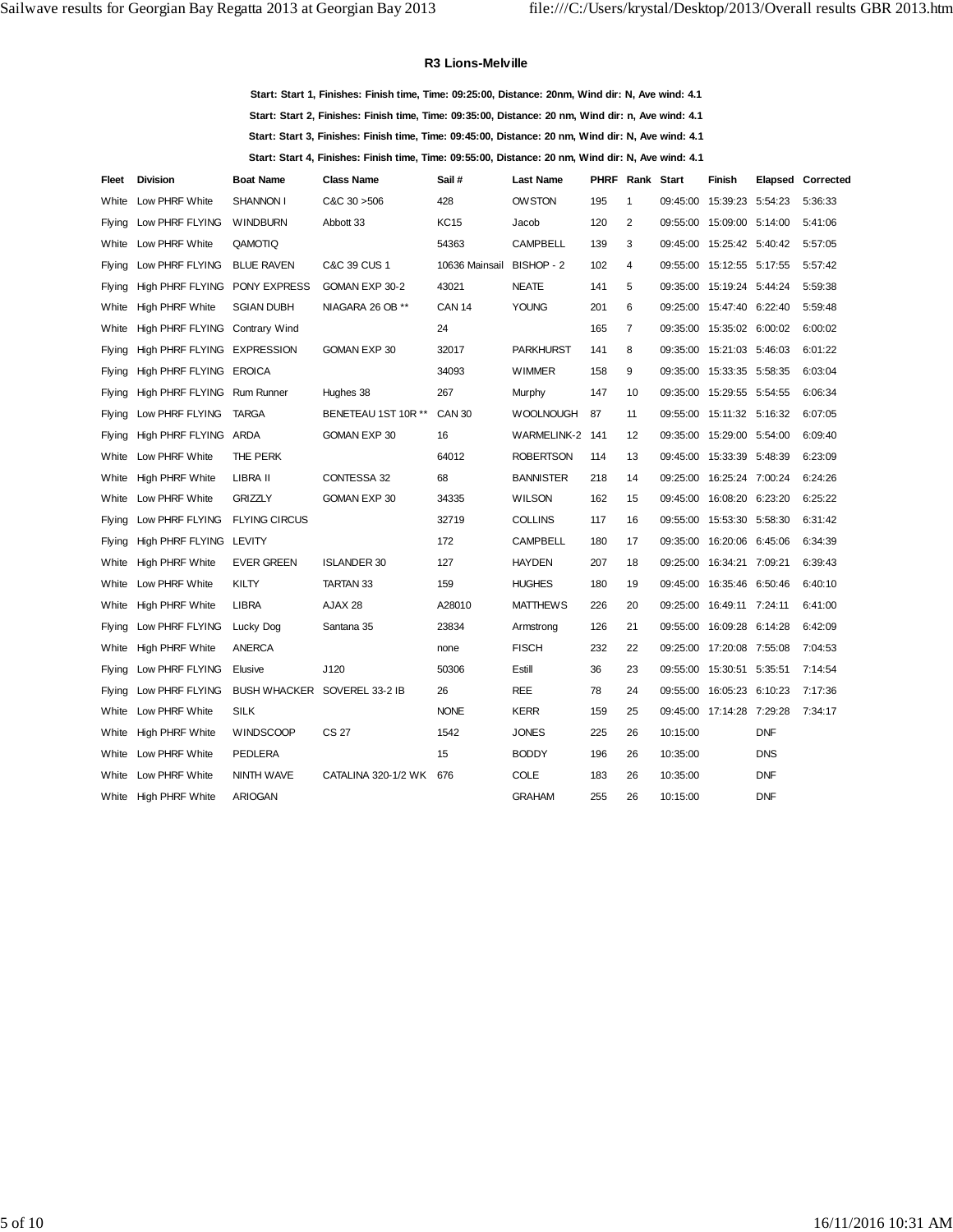#### **R4 Melville-Wiarton**

**Start: Start 1, Finishes: Finish time, Time: 09:45:00, Distance: 22.5, Wind dir: w, Ave wind: 8 Start: Start 2, Finishes: Finish time, Time: 09:55:00, Distance: 22.5, Wind dir: w, Ave wind: 8 Start: Start 3, Finishes: Finish time, Time: 10:05:00, Distance: 22.5, Wind dir: w, Ave wind: 8 Start: Start 4, Finishes: Finish time, Time: 10:15:00, Distance: 22.5, Wind dir: w, Ave wind: 8**

| Fleet  | <b>Division</b>               | <b>Boat Name</b>     | <b>Class Name</b>            | Sail #                    | <b>Last Name</b> | PHRF | Rank Start     |          | Finish                      |            | Elapsed Corrected |
|--------|-------------------------------|----------------------|------------------------------|---------------------------|------------------|------|----------------|----------|-----------------------------|------------|-------------------|
| Flying | Low PHRF FLYING               | <b>BLUE RAVEN</b>    | C&C 39 CUS 1                 | 10636 Mainsail BISHOP - 2 |                  | 102  | $\mathbf{1}$   |          | 10:15:00  13:33:56  3:18:56 |            | 3:43:50           |
| White  | Low PHRF White                | SHANNON I            | C&C30>506                    | 428                       | <b>OWSTON</b>    | 195  | 2              |          | 10:05:00  14:01:23  3:56:23 |            | 3:44:30           |
| White  | <b>High PHRF White</b>        | <b>SGIAN DUBH</b>    | NIAGARA 26 OB **             | <b>CAN 14</b>             | <b>YOUNG</b>     | 201  | 3              | 09:45:00 | 13:45:28 4:00:28            |            | 3:46:06           |
| Flying | Low PHRF FLYING               | <b>WINDBURN</b>      | Abbott 33                    | <b>KC15</b>               | Jacob            | 120  | 4              |          | 10:15:00  13:45:27  3:30:27 |            | 3:48:37           |
| Flying | Low PHRF FLYING               | <b>FLYING CIRCUS</b> |                              | 32719                     | <b>COLLINS</b>   | 117  | 5              |          | 10:15:00  13:47:58  3:32:58 |            | 3:52:41           |
| White  | Low PHRF White                | KILTY                | <b>TARTAN 33</b>             | 159                       | <b>HUGHES</b>    | 180  | 6              |          | 10:05:00  14:05:49  4:00:49 |            | 3:54:36           |
| Flying | High PHRF FLYING              | <b>EROICA</b>        |                              | 34093                     | <b>WIMMER</b>    | 158  | $\overline{7}$ |          | 09:55:00 13:46:43 3:51:43   |            | 3:54:37           |
| White  | Low PHRF White                | QAMOTIQ              |                              | 54363                     | <b>CAMPBELL</b>  | 139  | 8              |          | 10:05:00  13:51:18  3:46:18 |            | 3:57:11           |
| White  | Low PHRF White                | <b>GRIZZLY</b>       | GOMAN EXP 30                 | 34335                     | <b>WILSON</b>    | 162  | 9              |          | 10:05:00  14:01:45  3:56:45 |            | 3:58:01           |
| White  | <b>High PHRF White</b>        | <b>EVER GREEN</b>    | <b>ISLANDER 30</b>           | 127                       | <b>HAYDEN</b>    | 207  | 10             |          | 09:45:00 14:00:53 4:15:53   |            | 3:58:13           |
| Flying | Low PHRF FLYING               | Lucky Dog            | Santana 35                   | 23834                     | Armstrong        | 126  | 11             | 10:15:00 | 13:56:52 3:41:52            |            | 3:58:16           |
| White  | <b>High PHRF White</b>        | <b>LIBRA</b>         | AJAX 28                      | A28010                    | <b>MATTHEWS</b>  | 226  | 12             |          | 09:45:00 14:10:23 4:25:23   |            | 3:59:35           |
| Flying | Low PHRF FLYING               | <b>TARGA</b>         | BENETEAU 1ST 10R **          | <b>CAN 30</b>             | <b>WOOLNOUGH</b> | 87   | 13             |          | 10:15:00  13:43:13  3:28:13 |            | 4:01:28           |
| Flying | High PHRF FLYING PONY EXPRESS |                      | GOMAN EXP 30-2               | 43021                     | <b>NEATE</b>     | 141  | 14             |          | 09:55:00 13:46:48 3:51:48   |            | 4:02:03           |
| Flying | High PHRF FLYING ARDA         |                      | GOMAN EXP 30                 | 16                        | WARMELINK-2 141  |      | 15             | 09:55:00 | 13:47:12 3:52:12            |            | 4:02:28           |
| Flying | High PHRF FLYING LEVITY       |                      |                              | 172                       | <b>CAMPBELL</b>  | 180  | 16             |          | 09:55:00 14:05:20 4:10:20   |            | 4:03:53           |
| White  | Low PHRF White                | THE PERK             |                              | 64012                     | <b>ROBERTSON</b> | 114  | 17             |          | 10:05:00  13:48:19  3:43:19 |            | 4:05:25           |
| White  | <b>High PHRF White</b>        | <b>WINDSCOOP</b>     | CS 27                        | 1542                      | <b>JONES</b>     | 225  | 18             |          | 09:45:00 14:18:41 4:33:41   |            | 4:07:28           |
| Flying | Low PHRF FLYING               |                      | BUSH WHACKER SOVEREL 33-2 IB | 26                        | <b>REE</b>       | 78   | 19             |          | 10:15:00  13:46:09  3:31:09 |            | 4:09:28           |
| White  | <b>High PHRF White</b>        | LIBRA II             | CONTESSA 32                  | 68                        | <b>BANNISTER</b> | 218  | 20             |          | 09:45:00 14:18:04 4:33:04   |            | 4:09:42           |
| Flying | Low PHRF FLYING               | Elusive              | J120                         | 50306                     | Estill           | 36   | 21             |          | 10:15:00  13:28:44  3:13:44 |            | 4:10:52           |
| White  | High PHRF FLYING              | Contrary Wind        |                              | 24                        |                  | 165  | 22             |          | 09:55:00 14:06:18 4:11:18   |            | 4:11:18           |
| White  | High PHRF White               | <b>ANERCA</b>        |                              | none                      | <b>FISCH</b>     | 232  | 23             |          | 09:45:00 14:31:14 4:46:14   |            | 4:15:57           |
| White  | Low PHRF White                | <b>PEDLERA</b>       |                              | 15                        | <b>BODDY</b>     | 196  | 24             |          | 10:05:00  14:35:08  4:30:08 |            | 4:16:07           |
| Flying | High PHRF FLYING              | <b>EXPRESSION</b>    | GOMAN EXP 30                 | 32017                     | <b>PARKHURST</b> | 141  | 25             |          | 09:55:00 14:04:49 4:09:49   |            | 4:20:52           |
| White  | Low PHRF White                | NINTH WAVE           | CATALINA 320-1/2 WK          | 676                       | COLE             | 183  | 26             |          | 10:05:00  14:38:35  4:33:35 |            | 4:25:09           |
| White  | <b>High PHRF White</b>        | <b>ARIOGAN</b>       |                              |                           | <b>GRAHAM</b>    | 255  | 27             |          | 09:45:00 15:47:56 6:02:56   |            | 5:13:10           |
| White  | Low PHRF White                | <b>SILK</b>          |                              | <b>NONE</b>               | <b>KERR</b>      | 159  | 28             |          | 10:05:00  15:17:42  5:12:42 |            | 5:16:03           |
| Flying | High PHRF FLYING Rum Runner   |                      | Hughes 38                    | 267                       | Murphy           | 147  | 29             | 09:55:00 |                             | <b>DNF</b> |                   |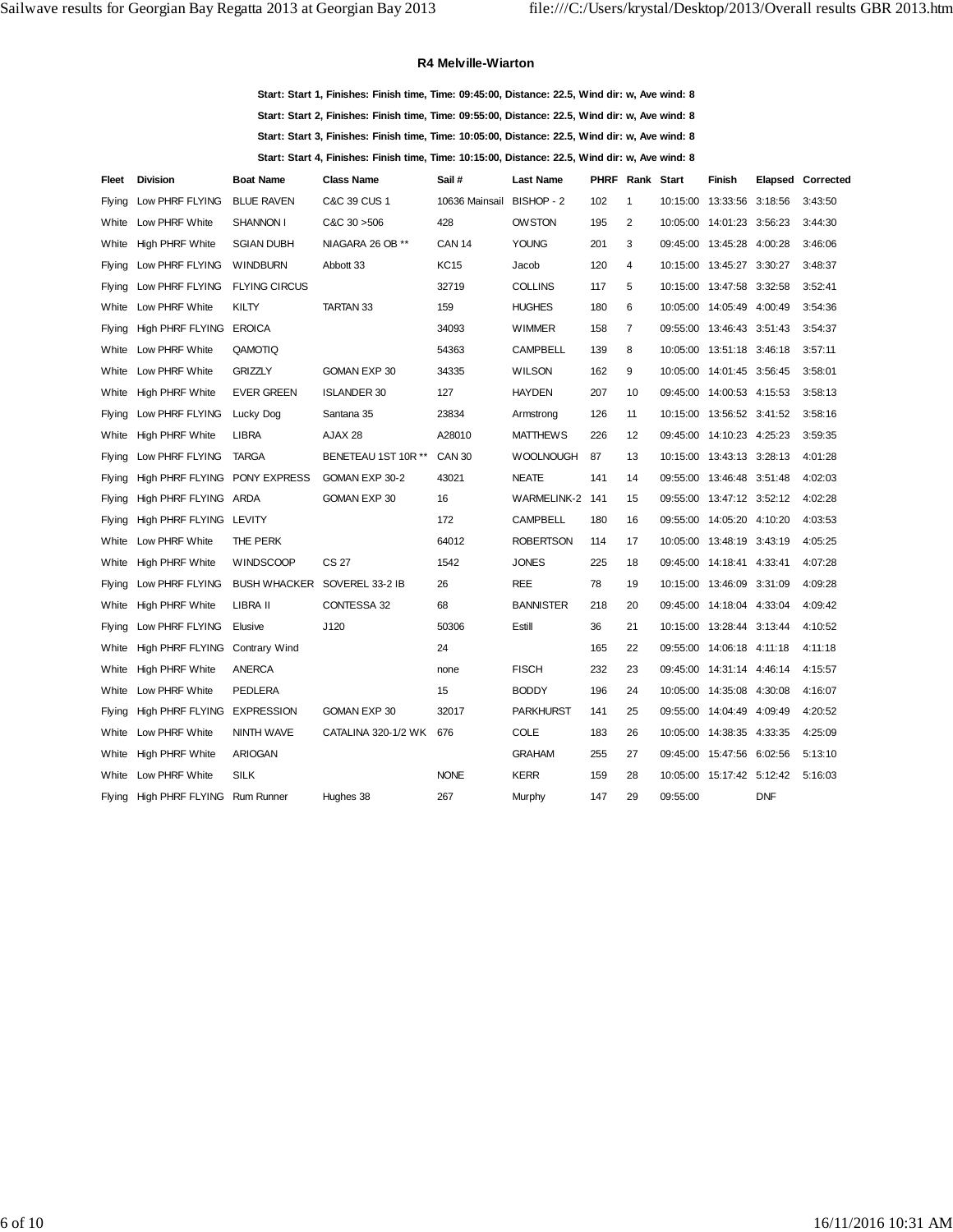#### **R5 Wiarton-White Cld**

**Start: Start 1, Finishes: Finish time, Time: 09:26:00, Distance: 11.5, Wind dir: w, Ave wind: 5**

**Start: Start 2, Finishes: Finish time, Time: 09:37:00, Wind dir: w, Ave wind: 5**

**Start: Start 3, Finishes: Finish time, Time: 09:47:00, Wind dir: w, Ave wind: 5**

**Start: Start 4, Finishes: Finish time, Time: 09:57:00, Wind dir: w, Ave wind: 5**

| Fleet         | <b>Division</b>                | <b>Boat Name</b>     | <b>Class Name</b>            | Sail#          | <b>Last Name</b>   | PHRF | Rank Start     |          | Finish                    |            | Elapsed Corrected |
|---------------|--------------------------------|----------------------|------------------------------|----------------|--------------------|------|----------------|----------|---------------------------|------------|-------------------|
| Flying        | Low PHRF FLYING                | Lucky Dog            | Santana 35                   | 23834          | Armstrong          | 126  | 1              |          | 09:57:00 11:55:14 1:58:14 |            | 2:06:59           |
| <b>Flying</b> | Low PHRF FLYING                | <b>WINDBURN</b>      | Abbott 33                    | <b>KC15</b>    | Jacob              | 120  | 2              |          | 09:57:00 11:56:19 1:59:19 |            | 2:09:37           |
| White         | Low PHRF White                 | <b>SHANNON I</b>     | C&C30>506                    | 428            | <b>OWSTON</b>      | 195  | 3              |          | 09:47:00 12:03:58 2:16:58 |            | 2:10:05           |
| Flying        | Low PHRF FLYING                | <b>BLUE RAVEN</b>    | C&C 39 CUS 1                 | 10636 Mainsail | BISHOP - 2         | 102  | 3              | 09:57:00 | 11:52:37 1:55:37          |            | 2:10:05           |
| <b>Flying</b> | Low PHRF FLYING                | <b>FLYING CIRCUS</b> |                              | 32719          | <b>COLLINS</b>     | 117  | 5              |          | 09:57:00 11:56:47 1:59:47 |            | 2:10:52           |
| <b>Flying</b> | Low PHRF FLYING                |                      | BUSH WHACKER SOVEREL 33-2 IB | 26             | <b>REE</b>         | 78   | 6              |          | 09:57:00 11:51:44 1:54:44 |            | 2:15:33           |
| White         | Low PHRF White                 | <b>PEDLERA</b>       |                              | 15             | <b>BODDY</b>       | 196  | $\overline{7}$ |          | 09:47:00 12:11:15 2:24:15 |            | 2:16:46           |
| White         | Low PHRF White                 | KILTY                | <b>TARTAN 33</b>             | 159            | <b>HUGHES</b>      | 180  | 8              | 09:47:00 | 12:07:26 2:20:26          |            | 2:16:49           |
| Flying        | High PHRF FLYING EROICA        |                      |                              | 34093          | <b>WIMMER</b>      | 158  | 9              |          | 09:37:00 11:52:27 2:15:27 |            | 2:17:09           |
| White         | Low PHRF White                 | <b>GRIZZLY</b>       | GOMAN EXP 30                 | 34335          | <b>WILSON</b>      | 162  | 10             | 09:47:00 | 12:04:07 2:17:07          |            | 2:17:51           |
| White         | Low PHRF White                 | QAMOTIQ              |                              | 54363          | <b>CAMPBELL</b>    | 139  | 11             | 09:47:00 | 11:59:48 2:12:48          |            | 2:19:11           |
| Flying        | High PHRF FLYING LEVITY        |                      |                              | 172            | <b>CAMPBELL</b>    | 180  | 12             | 09:37:00 | 11:59:58 2:22:58          |            | 2:19:17           |
| White         | High PHRF FLYING Contrary Wind |                      |                              | 24             |                    | 165  | 13             | 09:37:00 | 11:58:19 2:21:19          |            | 2:21:19           |
| White         | <b>High PHRF White</b>         | <b>WINDSCOOP</b>     | CS 27                        | 1542           | <b>JONES</b>       | 225  | 14             | 09:26:00 | 12:06:24 2:40:24          |            | 2:25:02           |
| Flying        | High PHRF FLYING EXPRESSION    |                      | GOMAN EXP 30                 | 32017          | <b>PARKHURST</b>   | 141  | 15             |          | 09:37:00 11:56:02 2:19:02 |            | 2:25:11           |
| Flying        | High PHRF FLYING ARDA          |                      | GOMAN EXP 30                 | 16             | <b>WARMELINK-2</b> | 141  | 16             | 09:37:00 | 11:56:04 2:19:04          |            | 2:25:13           |
| Flying        | High PHRF FLYING PONY EXPRESS  |                      | GOMAN EXP 30-2               | 43021          | <b>NEATE</b>       | 141  | 17             | 09:37:00 | 11:56:38 2:19:38          |            | 2:25:49           |
| White         | <b>High PHRF White</b>         | <b>SGIAN DUBH</b>    | NIAGARA 26 OB **             | <b>CAN 14</b>  | <b>YOUNG</b>       | 201  | 18             |          | 09:26:00 12:01:33 2:35:33 |            | 2:26:15           |
| White         | High PHRF White                | <b>ANERCA</b>        |                              | none           | <b>FISCH</b>       | 232  | 19             | 09:26:00 | 12:11:05 2:45:05          |            | 2:27:37           |
| Flying        | High PHRF FLYING Rum Runner    |                      | Hughes 38                    | 267            | Murphy             | 147  | 20             |          | 09:37:00 12:00:03 2:23:03 |            | 2:27:45           |
| White         | Low PHRF White                 | NINTH WAVE           | CATALINA 320-1/2 WK          | 676            | COLE               | 183  | 21             | 09:47:00 | 12:20:57 2:33:57          |            | 2:29:13           |
| White         | <b>High PHRF White</b>         | <b>LIBRA</b>         | AJAX 28                      | A28010         | <b>MATTHEWS</b>    | 226  | 22             |          | 09:26:00 12:11:34 2:45:34 |            | 2:29:28           |
| White         | High PHRF White                | LIBRA II             | CONTESSA 32                  | 68             | <b>BANNISTER</b>   | 218  | 23             | 09:26:00 | 12:11:13 2:45:13          |            | 2:31:05           |
| White         | Low PHRF White                 | THE PERK             |                              | 64012          | <b>ROBERTSON</b>   | 114  | 24             |          | 09:47:00 12:05:55 2:18:55 |            | 2:32:40           |
| White         | <b>High PHRF White</b>         | <b>ARIOGAN</b>       |                              |                | <b>GRAHAM</b>      | 255  | 25             |          | 09:26:00 12:23:06 2:57:06 |            | 2:32:49           |
| White         | High PHRF White                | <b>EVER GREEN</b>    | <b>ISLANDER 30</b>           | 127            | <b>HAYDEN</b>      | 207  | 26             |          | 09:26:00 12:11:18 2:45:18 |            | 2:33:53           |
| Flying        | Low PHRF FLYING                | <b>TARGA</b>         | BENETEAU 1ST 10R **          | <b>CAN 30</b>  | <b>WOOLNOUGH</b>   | 87   | 27             | 09:57:00 |                           | <b>DNF</b> |                   |
| Flying        | Low PHRF FLYING                | Elusive              | J120                         | 50306          | Estill             | 36   | 27             | 09:57:00 |                           | <b>DNF</b> |                   |
| White         | Low PHRF White                 | <b>SILK</b>          |                              | <b>NONE</b>    | <b>KERR</b>        | 159  | 27             | 09:47:00 |                           | <b>DNS</b> |                   |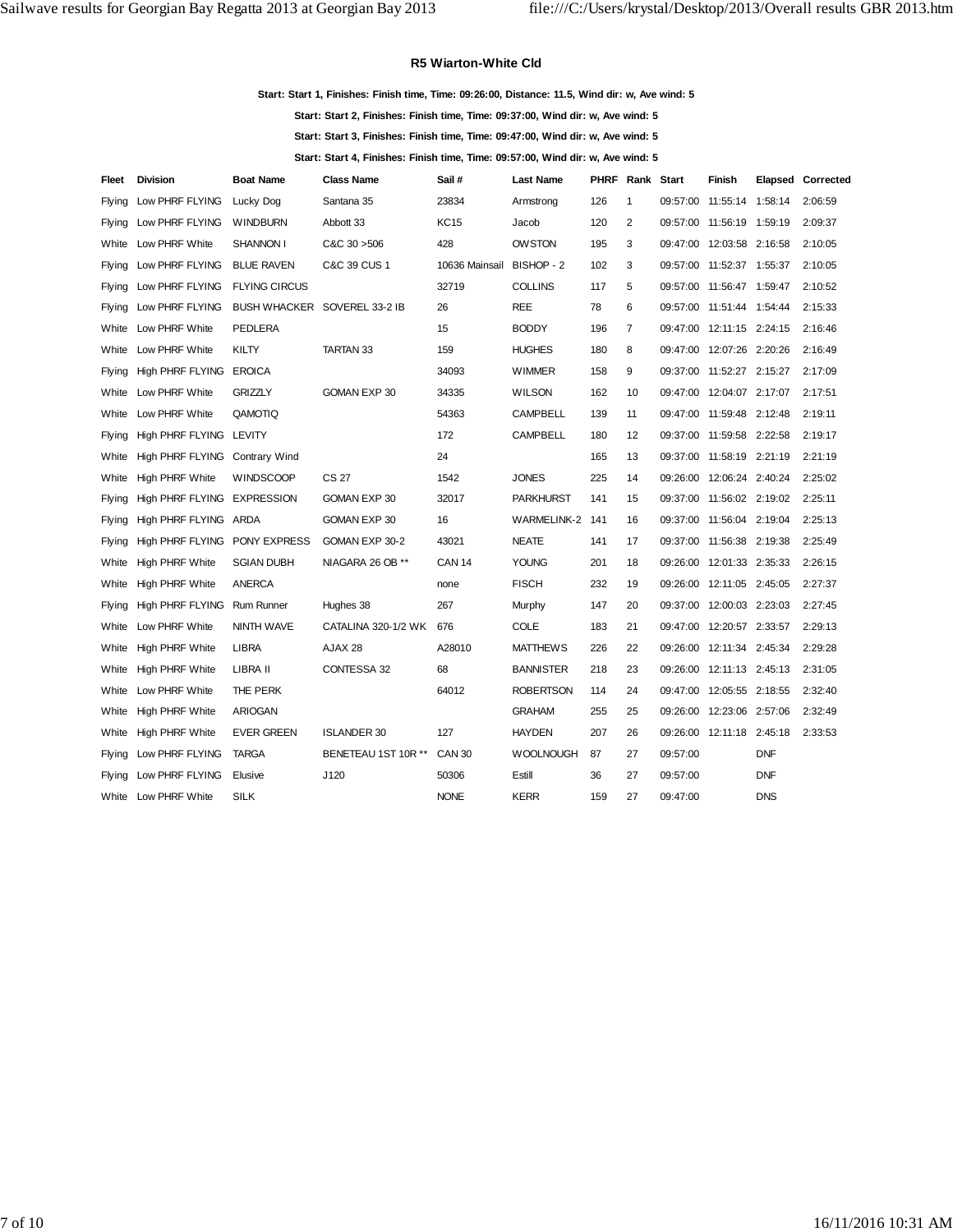### **R6 White Cld-Hay**

**Start: Start 1, Finishes: Finish time, Time: 13:02:00, Distance: 7.5, Wind dir: w, Ave wind: 10 Start: Start 2, Finishes: Finish time, Time: 13:12:00, Distance: 7.5, Wind dir: w, Ave wind: 10 Start: Start 3, Finishes: Finish time, Time: 13:22:00, Distance: 7.5, Wind dir: w, Ave wind: 10 Start: Start 4, Finishes: Finish time, Time: 13:32:00, Wind dir: w, Ave wind: 10**

| Fleet         | <b>Division</b>             | <b>Boat Name</b>     | <b>Class Name</b>            | Sail #         | <b>Last Name</b>   | <b>PHRF Rank Start</b> |                |          | Finish                      |            | Elapsed Corrected |
|---------------|-----------------------------|----------------------|------------------------------|----------------|--------------------|------------------------|----------------|----------|-----------------------------|------------|-------------------|
| White         | Low PHRF White              | SHANNON I            | C&C30>506                    | 428            | <b>OW STON</b>     | 195                    | $\mathbf{1}$   | 13:22:00 | 14:45:48 1:23:48            |            | 1:19:35           |
| White         | Low PHRF White              | KILTY                | TARTAN 33                    | 159            | <b>HUGHES</b>      | 180                    | $\overline{2}$ |          | 13:22:00 14:47:03 1:25:03   |            | 1:22:51           |
| <b>Flying</b> | High PHRF FLYING            | EROICA               |                              | 34093          | <b>WIMMER</b>      | 158                    | 3              |          | 13:12:00  14:34:12  1:22:12 |            | 1:23:14           |
| Flying        | Low PHRF FLYING             | <b>BLUE RAVEN</b>    | C&C 39 CUS 1                 | 10636 Mainsail | BISHOP - 2         | 102                    | 4              |          | 13:32:00  14:46:02  1:14:02 |            | 1:23:18           |
| White         | Low PHRF White              | QAMOTIQ              |                              | 54363          | <b>CAMPBELL</b>    | 139                    | 5              |          | 13:22:00 14:42:09 1:20:09   |            | 1:24:00           |
| Flying        | High PHRF FLYING LEVITY     |                      |                              | 172            | <b>CAMPBELL</b>    | 180                    | 6              |          | 13:12:00  14:39:11  1:27:11 |            | 1:24:56           |
| White         | Low PHRF White              | <b>GRIZZLY</b>       | GOMAN EXP 30                 | 34335          | <b>WILSON</b>      | 162                    | $\overline{7}$ |          | 13:22:00  14:46:33  1:24:33 |            | 1:25:00           |
| <b>Flying</b> | Low PHRF FLYING             | <b>WINDBURN</b>      | Abbott 33                    | <b>KC15</b>    | Jacob              | 120                    | 8              |          | 13:32:00  14:51:09  1:19:09 |            | 1:25:59           |
| White         | <b>High PHRF White</b>      | <b>EVER GREEN</b>    | <b>ISLANDER 30</b>           | 127            | <b>HAYDEN</b>      | 207                    | 9              |          | 13:02:00  14:34:37  1:32:37 |            | 1:26:13           |
| Flying        | High PHRF FLYING            | <b>PONY EXPRESS</b>  | GOMAN EXP 30-2               | 43021          | <b>NEATE</b>       | 141                    | 10             |          | 13:12:00  14:34:35  1:22:35 |            | 1:26:14           |
| <b>Flying</b> | Low PHRF FLYING             | <b>FLYING CIRCUS</b> |                              | 32719          | <b>COLLINS</b>     | 117                    | 11             |          | 13:32:00  14:50:59  1:18:59 |            | 1:26:18           |
| White         | <b>High PHRF White</b>      | <b>SGIAN DUBH</b>    | NIAGARA 26 OB **             | <b>CAN 14</b>  | <b>YOUNG</b>       | 201                    | 12             |          | 13:02:00  14:33:50  1:31:50 |            | 1:26:21           |
| <b>Flying</b> | Low PHRF FLYING             | Lucky Dog            | Santana 35                   | 23834          | Armstrong          | 126                    | 13             |          | 13:32:00  14:52:30  1:20:30 |            | 1:26:27           |
| Flying        | High PHRF FLYING ARDA       |                      | GOMAN EXP 30                 | 16             | <b>WARMELINK-2</b> | 141                    | 14             |          | 13:12:00  14:35:23  1:23:23 |            | 1:27:04           |
| White         | <b>High PHRF White</b>      | <b>LIBRA</b>         | AJAX 28                      | A28010         | <b>MATTHEWS</b>    | 226                    | 15             |          | 13:02:00  14:39:52  1:37:52 |            | 1:28:21           |
| White         | Low PHRF White              | THE PERK             |                              | 64012          | <b>ROBERTSON</b>   | 114                    | 16             | 13:22:00 | 14:42:51 1:20:51            |            | 1:28:51           |
| Flying        | High PHRF FLYING EXPRESSION |                      | GOMAN EXP 30                 | 32017          | <b>PARKHURST</b>   | 141                    | 17             |          | 13:12:00  14:38:00  1:26:00 |            | 1:29:48           |
| White         | <b>High PHRF White</b>      | LIBRA II             | CONTESSA 32                  | 68             | <b>BANNISTER</b>   | 218                    | 18             |          | 13:02:00  14:40:13  1:38:13 |            | 1:29:49           |
| Flying        | Low PHRF FLYING             |                      | BUSH WHACKER SOVEREL 33-2 IB | 26             | <b>REE</b>         | 78                     | 19             |          | 13:32:00  14:48:41  1:16:41 |            | 1:30:36           |
| White         | High PHRF FLYING            | <b>Contrary Wind</b> |                              | 24             |                    | 165                    | 20             |          | 13:12:00  14:43:48  1:31:48 |            | 1:31:48           |
| Flying        | High PHRF FLYING Rum Runner |                      | Hughes 38                    | 267            | Murphy             | 147                    | 21             |          | 13:12:00  14:42:05  1:30:05 |            | 1:33:02           |
| White         | <b>High PHRF White</b>      | <b>WINDSCOOP</b>     | CS 27                        | 1542           | <b>JONES</b>       | 225                    | 22             |          | 13:02:00 14:47:26 1:45:26   |            | 1:35:20           |
| White         | Low PHRF White              | <b>PEDLERA</b>       |                              | 15             | <b>BODDY</b>       | 196                    | 23             |          | 13:22:00 15:09:27 1:47:27   |            | 1:41:52           |
| White         | Low PHRF White              | NINTH WAVE           | CATALINA 320-1/2 WK 676      |                | <b>COLE</b>        | 183                    | 24             | 13:22:00 | 15:09:12 1:47:12            |            | 1:43:54           |
| White         | <b>High PHRF White</b>      | <b>ARIOGAN</b>       |                              |                | <b>GRAHAM</b>      | 255                    | 25             |          | 13:02:00  15:04:02  2:02:02 |            | 1:45:18           |
| White         | <b>High PHRF White</b>      | ANERCA               |                              | none           | <b>FISCH</b>       | 232                    | 26             | 13:02:00 | 15:00:59 1:58:59            |            | 1:46:24           |
| <b>Flying</b> | Low PHRF FLYING             | <b>TARGA</b>         | BENETEAU 1ST 10R **          | <b>CAN 30</b>  | <b>WOOLNOUGH</b>   | 87                     | 27             | 13:32:00 |                             | <b>DNS</b> |                   |
| <b>Flying</b> | Low PHRF FLYING             | Elusive              | J120                         | 50306          | Estill             | 36                     | 27             | 13:32:00 |                             | <b>DNS</b> |                   |
|               | White Low PHRF White        | <b>SILK</b>          |                              | <b>NONE</b>    | <b>KERR</b>        | 159                    | 27             | 13:22:00 |                             | <b>DNS</b> |                   |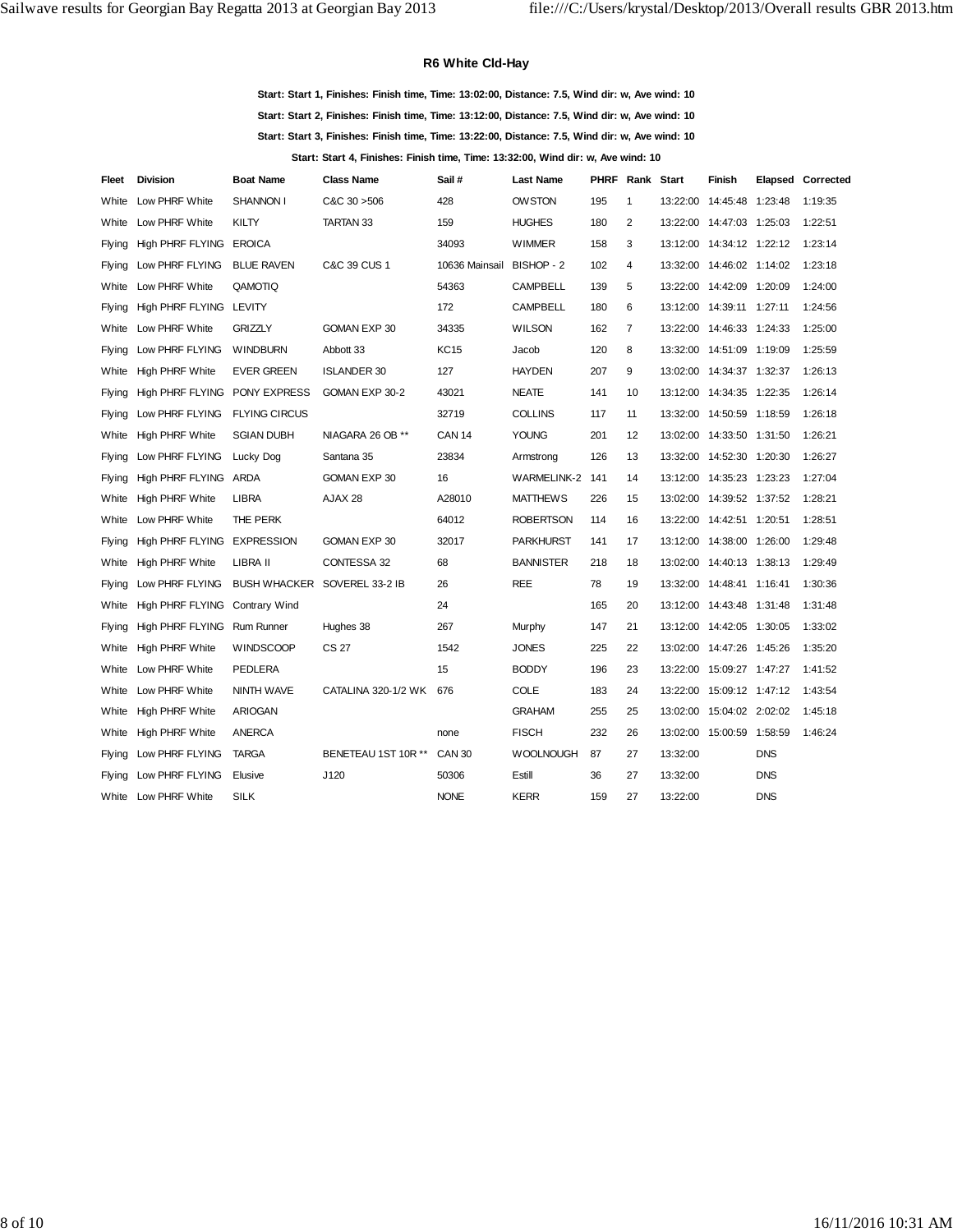#### **R7 White Cld-Meaford**

**Start: Start 1, Finishes: Finish time, Time: 08:25:00, Distance: 24.5, Wind dir: Nw, Ave wind: 9.4 Start: Start 2, Finishes: Finish time, Time: 08:35:00, Distance: 24.5, Wind dir: Nw, Ave wind: 9.3 Start: Start 3, Finishes: Finish time, Time: 08:45:00, Distance: 24.5, Wind dir: Nw, Ave wind: 9.3 Start: Start 4, Finishes: Finish time, Time: 08:55:00, Distance: 24.5, Wind dir: Nw, Ave wind: 9.3**

| Fleet         | <b>Division</b>                | <b>Boat Name</b>     | <b>Class Name</b>            | Sail#          | <b>Last Name</b>   |       | <b>PHRF Rank Start</b> |          | Finish                    |            | Elapsed Corrected |
|---------------|--------------------------------|----------------------|------------------------------|----------------|--------------------|-------|------------------------|----------|---------------------------|------------|-------------------|
| White         | Low PHRF White                 | SHANNON I            | C&C30>506                    | 428            | <b>OW STON</b>     | 195   | 1                      | 08:45:00 | 13:25:03 4:40:03          |            | 4:25:58           |
| <b>Flying</b> | Low PHRF FLYING                | <b>WINDBURN</b>      | Abbott 33                    | KC15           | Jacob              | 120   | 2                      |          | 08:55:00 13:04:34 4:09:34 |            | 4:31:06           |
| White         | Low PHRF White                 | KILTY                | TARTAN 33                    | 159            | <b>HUGHES</b>      | 180   | 3                      | 08:45:00 | 13:28:27 4:43:27          |            | 4:36:08           |
| White         | <b>High PHRF White</b>         | <b>ANERCA</b>        |                              | none           | <b>FISCH</b>       | 232   | 4                      |          | 08:25:00 13:34:01 5:09:01 |            | 4:36:20           |
| <b>Flying</b> | High PHRF FLYING LEVITY        |                      |                              | 172            | <b>CAMPBELL</b>    | 180   | 5                      | 08:35:00 | 13:18:44 4:43:44          |            | 4:36:25           |
| White         | High PHRF White                | <b>SGIAN DUBH</b>    | NIAGARA 26 OB **             | <b>CAN 14</b>  | <b>YOUNG</b>       | 201   | 6                      |          | 08:25:00 13:19:19 4:54:19 |            | 4:36:44           |
| <b>Flying</b> | Low PHRF FLYING                | <b>FLYING CIRCUS</b> |                              | 32719          | <b>COLLINS</b>     | 117   | $\overline{7}$         | 08:55:00 | 13:08:23 4:13:23          |            | 4:36:51           |
| <b>Flying</b> | Low PHRF FLYING                | <b>BLUE RAVEN</b>    | C&C 39 CUS 1                 | 10636 Mainsail | BISHOP - 2         | 102   | 8                      |          | 08:55:00 13:01:50 4:06:50 |            | 4:37:43           |
| White         | <b>High PHRF White</b>         | <b>LIBRA</b>         | AJAX 28                      | A28010         | <b>MATTHEWS</b>    | 226   | 9                      | 08:25:00 | 13:32:56 5:07:56          |            | 4:38:00           |
| White         | Low PHRF White                 | <b>GRIZZLY</b>       | GOMAN EXP 30                 | 34335          | <b>WILSON</b>      | 162   | 10                     |          | 08:45:00 13:22:33 4:37:33 |            | 4:39:02           |
| <b>Flying</b> | High PHRF FLYING EROICA        |                      |                              | 34093          | <b>WIMMER</b>      | 158   | 11                     | 08:35:00 | 13:11:03 4:36:03          |            | 4:39:30           |
| White         | <b>High PHRF White</b>         | LIBRA II             | CONTESSA 32                  | 68             | <b>BANNISTER</b>   | 218   | 12                     |          | 08:25:00 13:31:43 5:06:43 |            | 4:40:28           |
| White         | <b>High PHRF White</b>         | <b>WINDSCOOP</b>     | CS 27                        | 1542           | <b>JONES</b>       | 225   | 13                     | 08:25:00 | 13:35:43 5:10:43          |            | 4:40:57           |
| White         | <b>High PHRF White</b>         | <b>EVER GREEN</b>    | <b>ISLANDER 30</b>           | 127            | <b>HAYDEN</b>      | 207   | 14                     |          | 08:25:00 13:28:38 5:03:38 |            | 4:42:40           |
| White         | Low PHRF White                 | QAMOTIQ              |                              | 54363          | <b>CAMPBELL</b>    | 139   | 15                     | 08:45:00 | 13:15:49 4:30:49          |            | 4:43:51           |
| Flying        | High PHRF FLYING PONY EXPRESS  |                      | GOMAN EXP 30-2               | 43021          | <b>NEATE</b>       | 141   | 16                     |          | 08:35:00 13:07:24 4:32:24 |            | 4:44:27           |
| <b>Flying</b> | High PHRF FLYING Rum Runner    |                      | Hughes 38                    | 267            | Murphy             | 147   | 17                     |          | 08:35:00 13:12:31 4:37:31 |            | 4:46:38           |
| White         | High PHRF FLYING Contrary Wind |                      |                              | 24             |                    | 165   | 18                     |          | 08:35:00 13:21:46 4:46:46 |            | 4:46:46           |
| White         | Low PHRF White                 | NINTH WAVE           | CATALINA 320-1/2 WK          | 676            | <b>COLE</b>        | 183   | 19                     | 08:45:00 | 13:42:20 4:57:20          |            | 4:48:11           |
| <b>Flying</b> | High PHRF FLYING ARDA          |                      | GOMAN EXP 30                 | 16             | <b>WARMELINK-2</b> | - 141 | 20                     |          | 08:35:00 13:11:13 4:36:13 |            | 4:48:26           |
| <b>Flying</b> | High PHRF FLYING EXPRESSION    |                      | GOMAN EXP 30                 | 32017          | <b>PARKHURST</b>   | 141   | 21                     | 08:35:00 | 13:18:58 4:43:58          |            | 4:56:32           |
| Flying        | Low PHRF FLYING                | <b>TARGA</b>         | BENETEAU 1ST 10R **          | <b>CAN 30</b>  | <b>WOOLNOUGH</b>   | 87    | 22                     |          | 08:55:00 13:14:57 4:19:57 |            | 5:01:28           |
| <b>Flying</b> | Low PHRF FLYING                |                      | BUSH WHACKER SOVEREL 33-2 IB | 26             | <b>REE</b>         | 78    | 23                     | 08:55:00 | 13:10:48 4:15:48          |            | 5:02:13           |
| White         | Low PHRF White                 | THE PERK             |                              | 64012          | <b>ROBERTSON</b>   | 114   | 24                     |          | 08:45:00 13:29:23 4:44:23 |            | 5:12:31           |
| Flying        | Low PHRF FLYING                | Lucky Dog            | Santana 35                   | 23834          | Armstrong          | 126   | 25                     | 08:55:00 |                           | <b>DNF</b> |                   |
| White         | Low PHRF White                 | <b>PEDLERA</b>       |                              | 15             | <b>BODDY</b>       | 196   | 25                     | 08:45:00 |                           | <b>DNS</b> |                   |
| <b>Flying</b> | Low PHRF FLYING                | Elusive              | J120                         | 50306          | Estill             | 36    | 25                     | 08:55:00 |                           | <b>DNS</b> |                   |
| White         | <b>High PHRF White</b>         | <b>ARIOGAN</b>       |                              |                | <b>GRAHAM</b>      | 255   | 25                     | 08:25:00 |                           | <b>DNS</b> |                   |
| White         | Low PHRF White                 | <b>SILK</b>          |                              | <b>NONE</b>    | <b>KERR</b>        | 159   | 25                     | 08:45:00 |                           | <b>DNS</b> |                   |